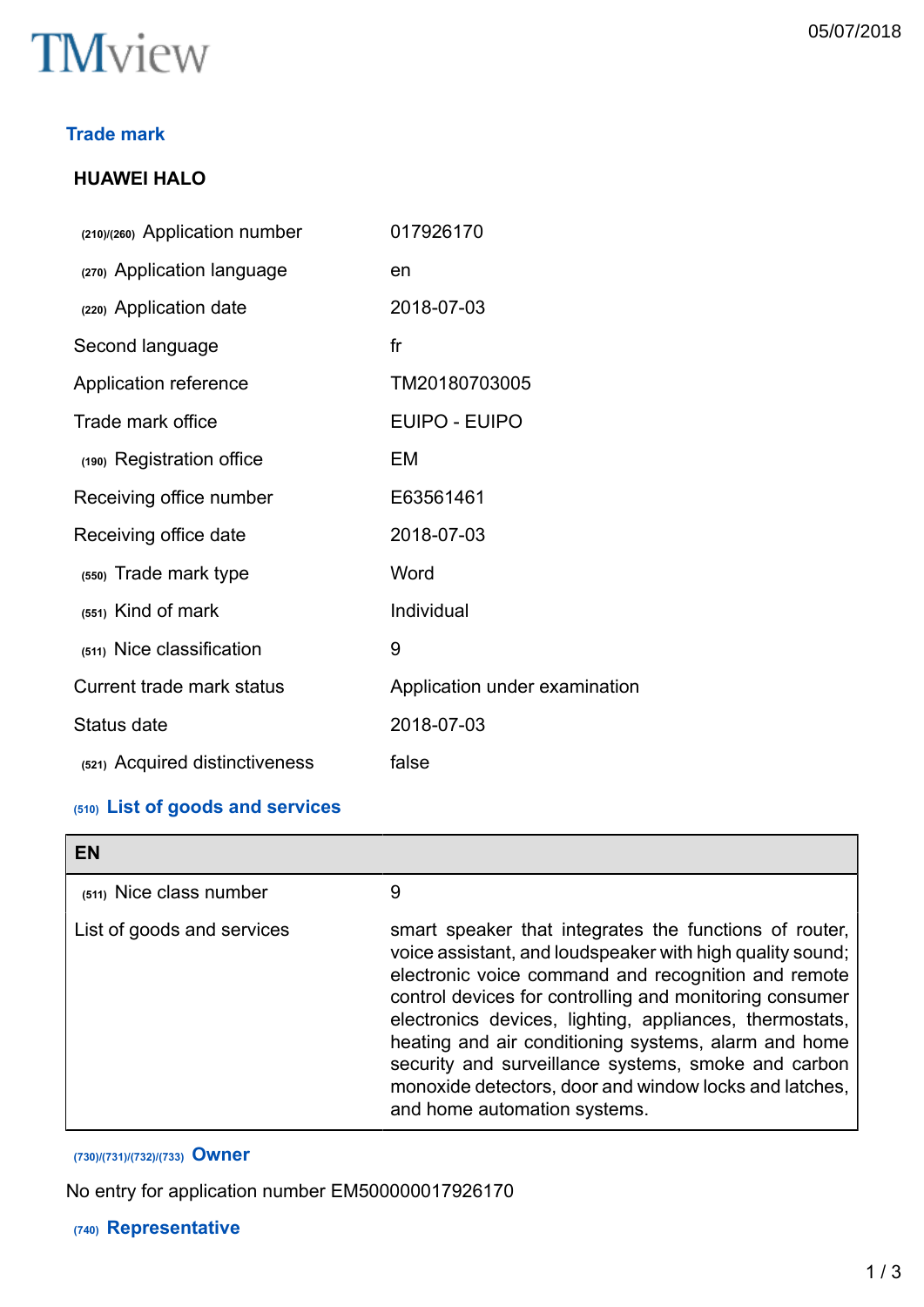| Representative identifier                    | 60901                              |
|----------------------------------------------|------------------------------------|
| Name                                         | Maria Sorea                        |
| Legal entity                                 | <b>Natural Person</b>              |
| Representative kind                          | <b>Professional Representative</b> |
| Representative nationality code              | DE                                 |
| Representative incorporation<br>country code | DE                                 |
| Address country                              | DE                                 |
| Address country                              | DE                                 |
| <b>Street</b>                                | Riesstr. 8                         |
| City                                         | München                            |
| Postcode                                     | 80992                              |
| Phone                                        | 00 49-89264833932                  |
| Fax                                          | 00 49-89264833950                  |
| Email                                        | maria.sorea@huawei.com             |
|                                              |                                    |

## **(750) Correspondence address**

## **(350) Seniority**

No entry for application number EM500000017926170

## **Exhibition priority**

No entry for application number EM500000017926170

## **Priority**

No entry for application number EM500000017926170

## **International registration transformation**

No entry for application number EM500000017926170

## **Publication**

No entry for application number EM500000017926170

## **Opposition**

No entry for application number EM500000017926170

## **Recordals**